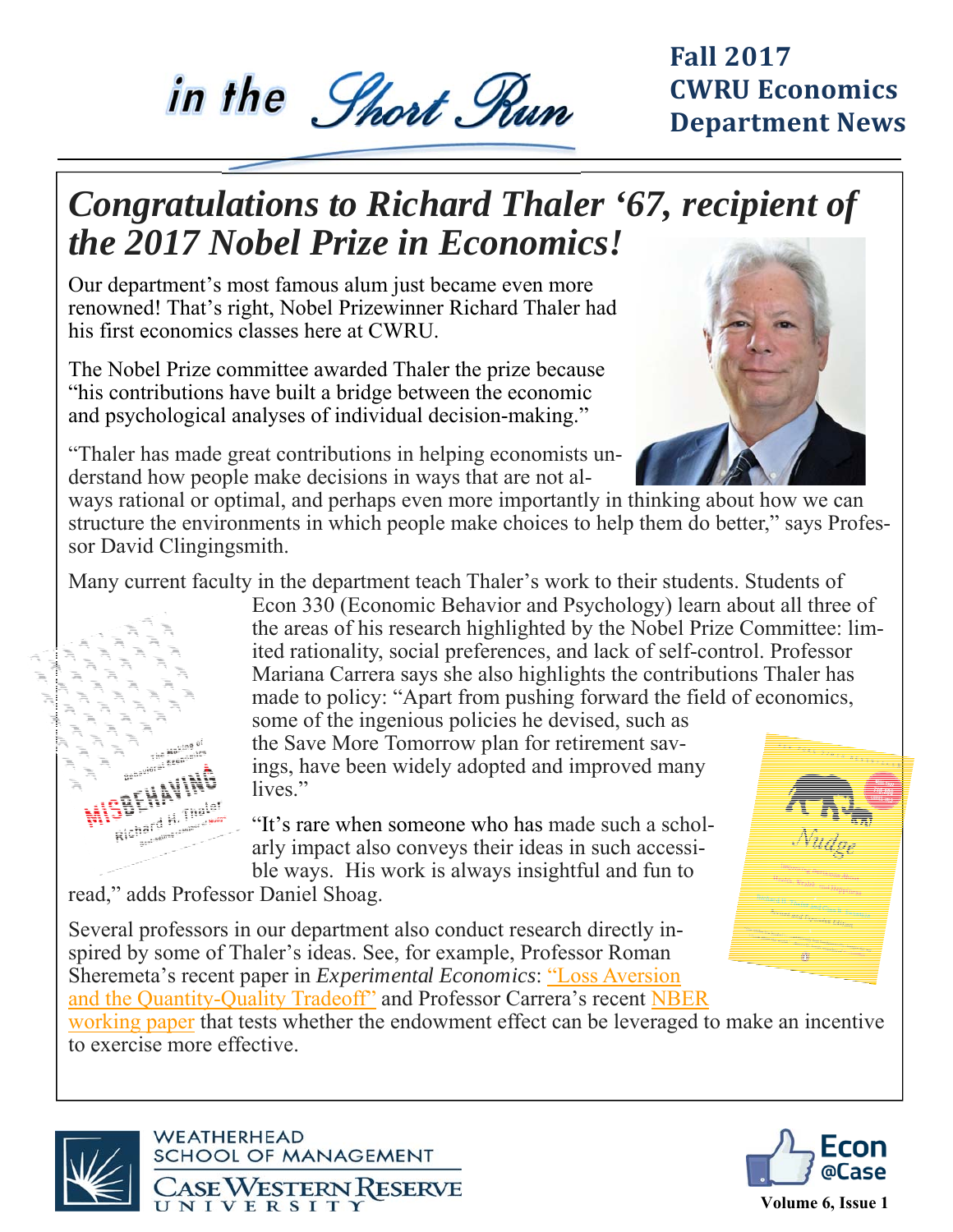#### *Undergraduates meet Janet Yellen, Chair of the Board of Governors of the Federal Reserve System*



From left are Courtney Walker, Garretson Oester, Janet Yellen, Hana Kirjestorac, and Elisa Ruscitti

On September 29, Federal Reserve Chairwoman Janet Yellen spoke at the National Association of Business Economics meeting in Cleveland. Several Case Econ students enjoyed the opportunity to attend and hear her remarks, entitled "Inflation, Uncertainty, and Monetary Policy."

"She painted a positive picture of economic growth yet was very cautious when discussing FOMC decisions," commented **Garret Oester** (**'18**).

The students were pleased to recognize many of the concepts they had learned about in their macroeconomic curriculum. "When Chair Yellen claimed that she would not adjust the FOMC's inflation target of 2%, despite fears of inflation undershooting, I saw the concept of the dual mandate come to life." said **Hana Krijestorac** (**'18**).

**Oester** also said that the experience gave him insight on "how central bankers think about issues that affect the economy and how their emphasis is really

on both employment and interest rates." For read more about Yellen's remarks, see this summary.

#### *Congratulations to the 2017 Student Award Winners!*

The following students were recognized for their academic performance, dedication, and leadership at the annual Economics Awards Luncheon last year:

James Dysart Magee Award to an outstanding student in economics for the senior year: **Jacqueline Blair**

Howard T. McMyler Award to an outstanding junior majoring in economics: **Xuewei Zhu**

H.W. Kniesner Prize to an outstanding senior in economics: **Xinyi Gu** 

Gardiner Scholarship to a junior majoring in economics who is also interested in finance: **Marc Parnell** 

Robert N. Baird Award for academic excellence and leadership in extracurricular activities: **Paul Fisher** 

Best Paper in Econometrics Award: **Marc Parnell** 

Economics Department Achievement Award: **Zijie Fu, Karen Lee, Tyler Powell, Madhankumar Saiprasad, Victoria Sung, Francis Villante,**  and **Morgan Wood** 

Marvin J. Barloon Award for outstanding performance in Economics: **Suriya Baskar, Garretson Oester, Ini-Abasa Umosen**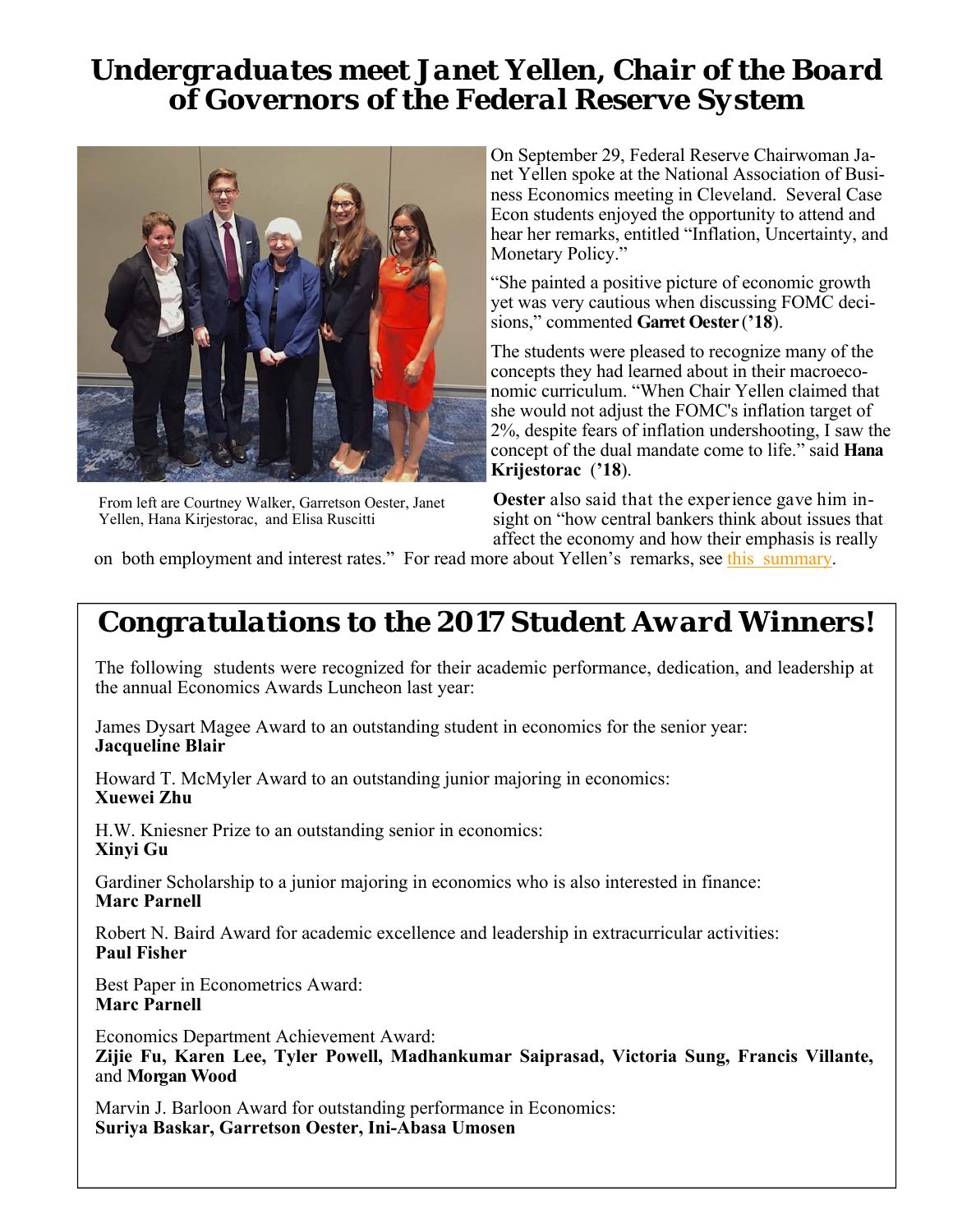## *Welcoming new faculty members*

We are happy to welcome **Daniel Shoag**, who is joining the Economics Department as a visiting associate professor. Shoag is on sabbatical from Harvard University where he works on urban economics, public finance, and local labor markets. His re-

search has been featured in *The New York Times* and *The Wall Street Journal.* Dan is a native Clevelander, a former student at Case Western Reserve, and a die-hard Cavs fan. Along with other work on government finance, regional economics and urban economics, he has even done academic research on LeBron's impact on Cleveland's restaurant and bar scene.



Shoag will be teaching Principles of Macroeconomics in the fall and Urban Economics and Public Finance in the spring. When he isn't teaching or working on research, you are likely to find him spending time with his wife and four kids or — more realistically — watching the Cavs.

Professor Shoag encourages students to stop by his office hours (Tues and Thurs afternoons—signup sheet posted weekly) to chat about Cleveland sports, economic consulting, urban development, and all things economics.

 We are also happy to welcome **Glenda Oskar** as a visiting assistant professor. Oskar holds an undergraduate degree in mathematics-economics from Wesleyan University, a master's degree in mathematics from New York University, and a doctorate in economics from the University of California, Berkeley. Her research interests are in microeconomics and economic history.

 One of Oskar's current papers focuses on corporate finance practices in the nineteenth century. While it was common for banking, insurance, mining, transportation, and utility companies to issue assessable stock until the early nineteenth century, it was primarily in the mining companies of California and Nevada that the practice remained an important source of financing, persisting well into the early twentieth century. With assessable stock, shareholders must supply additional capital as demanded by the company's board of directors. Typically, shareholders forfeit their stock ownership when assessments are unpaid and defaulted shares are sold at auction.

 Although the practice of issuing assessable stock was an important feature of early American equity finance, was cited in the debates on limiting shareholder liability, and contributed to the development of the mining industry in some states, it has not been the subject of much research. In the paper, Oskar uses empirical evidence from a newly constructed dataset to show that for the mining companies of California and Nevada in the late nineteenth century, assessable stock limited agency costs of free cash flow, issue costs, and other costs associated with ex post contracting problems.

 Oskar is currently teaching Principles of Microeconomics and Intermediate Microeconomics, and will teach Principles of Microeconomics again in the Spring.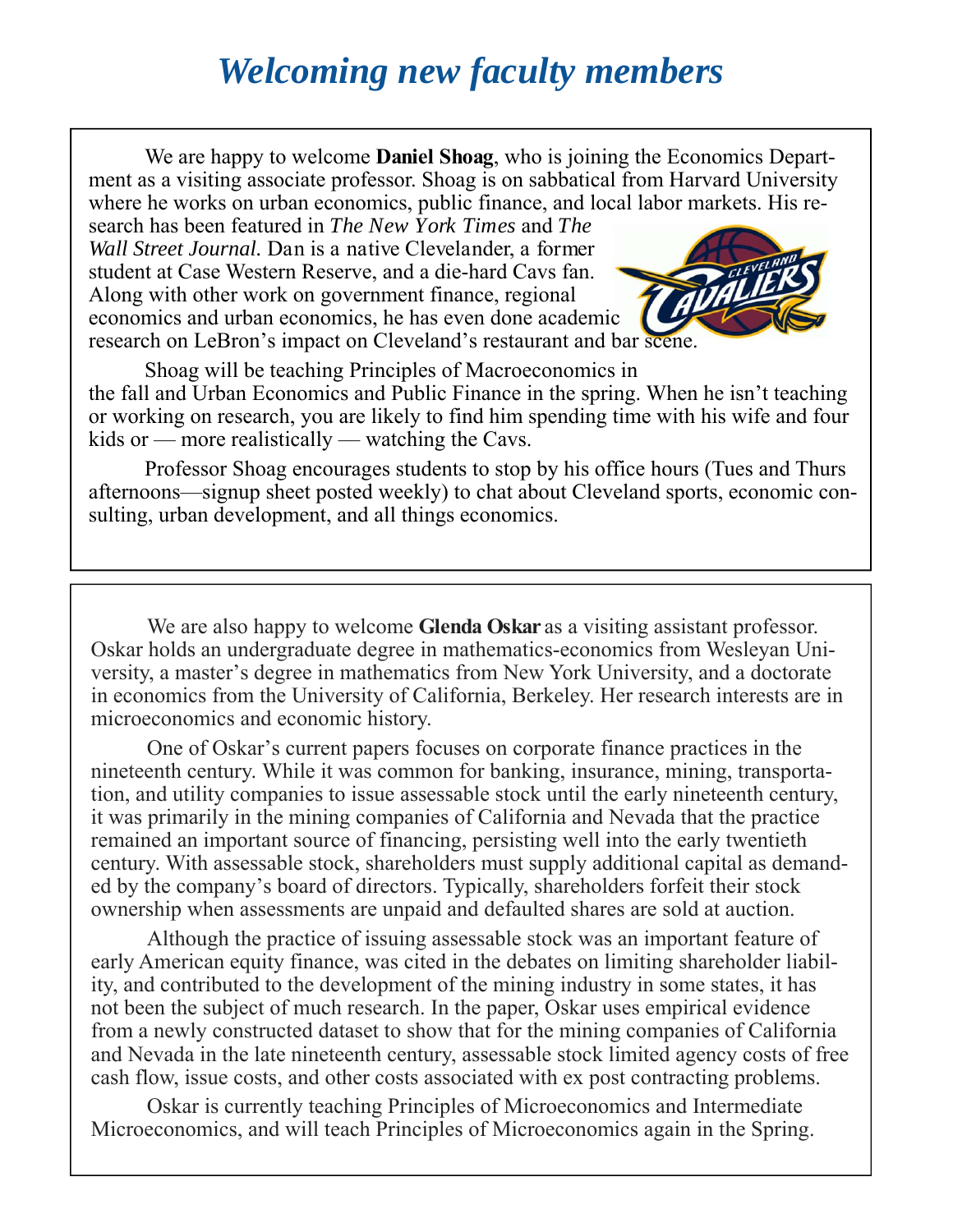#### **Upcoming Economics Seminars**

**Students are always welcome to attend department seminars, where visiting experts from other universities present their current research. Refreshments are served too!**

**October 27, Aaron Chafin** from the University of Pennsylvania. He does research on the economics of crime, criminal justice policy and economic demography .

Don't Miss!

**November 10, Mireille Jacobson** from UC Irvine. She does research on health economics and public policy.

**December 1, David Cooper** from Florida State. His work is on experimental economics, behavioral economics and managerial decision making, and he used to be a professor here at Weatherhead!

### **Weatherhead Economics Society**

Our student club is up and running this semester, led by **Liz Hanna** (President) and other board members **Thang Duong, Ash Jain, Hannaa Hussain, Constantine Payiavlas, Austin McCully,** and **Jee-Yeon Kim.** 

Recent events include a talk by **Andrew Healy**, Senior Strategist for Player Personnel for the Cleveland Browns, and a movie night. There will be a networking dinner in October, Trumponomics 2.0 faculty panel discussion in early November (a follow-up to the HUGE success of the first Trumponomics event last spring), and a general meeting in later November.

## **Job/ Internship/ Publication Opportunities for Students**

- For graduating seniors: **Federal Reserve Board** applications for full-time work as a Research Assistant are due **January 31.** Several of our recent alums are working at the DC and Cleveland locations, and any professor would be happy to put you in touch if you have questions. Learn more at: http:// www.federalreserve.gov/careers/ra.htm Summer internship are also offered at the Federal Reserve Board: http://www.federalreserve.gov/careers/intern\_project.htm.
- The **Abdul Latif Jameel Poverty Action Lab (J-PAL)** is a network of 136 affiliated professors from over forty universities. If you are interested in field research in development economics, project management or data analysis, check the job listings here: https://www.povertyactionlab.org/careers
- **Cuyahoga County** has a summer public policy fellowship program. Information on last year's program is here: http://executive.cuyahogacounty.us/en-US/Public-Policy-Fellowship-Program.aspx.
- The **American Economic Association Summer Training Program and Scholarship Program** aims to increase diversity in the Economics profession. If you'd like to learn more, ask Professor Carrera or visit : https://www.aeaweb.org/about-aea/committees/aeasp
- Follow us on Facebook to keep up with department news and other events!